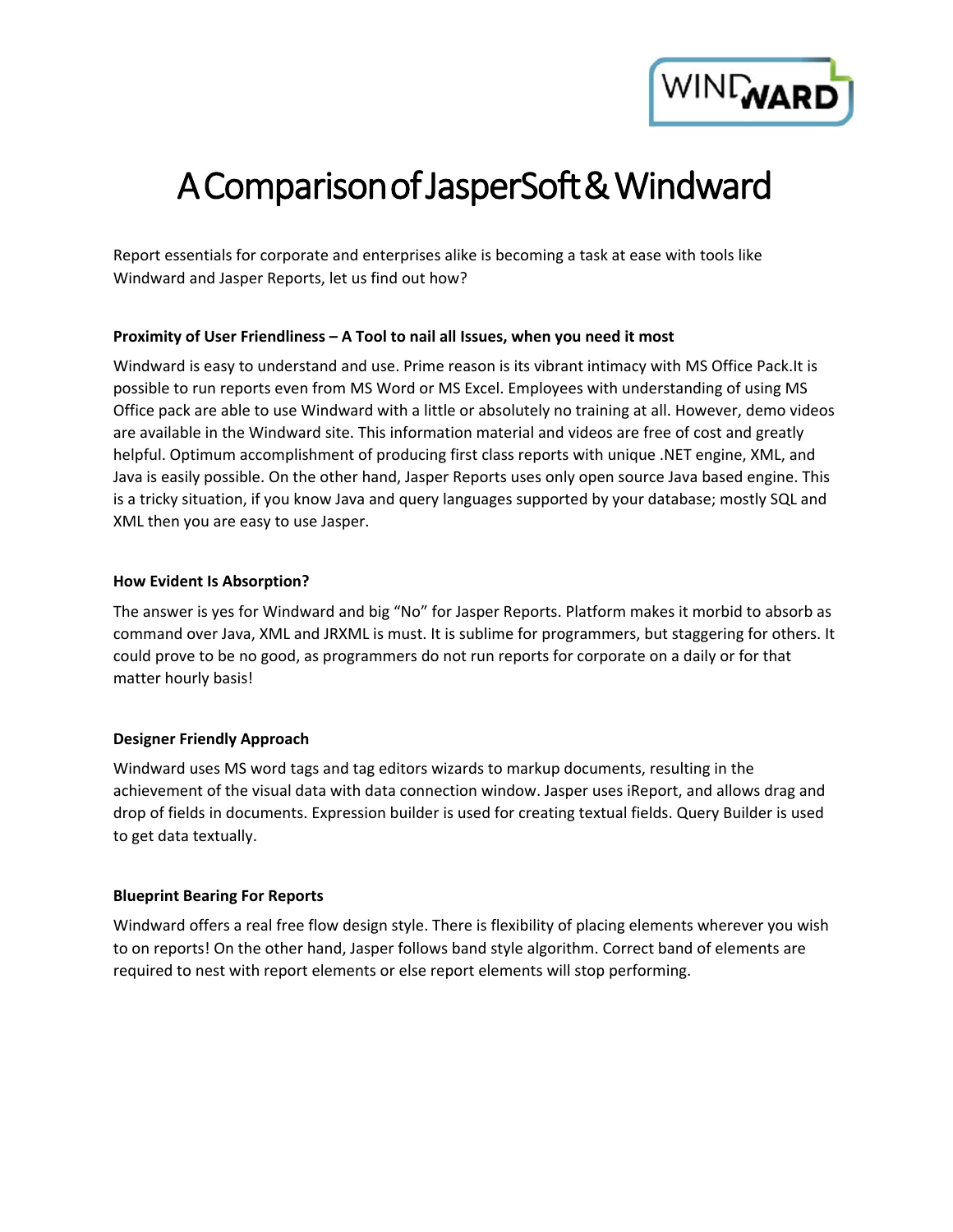

#### **Essentials of Reports:**

For Windward, it is simple Auto-tags, images and normal text. For Jasper, it is java, the expressive,computer-programming language. Well, in other words if you know java you can use Jasper, or else forget it.

#### **Data Elements Put To Right**

For Windward, additional tags are not required, thanks to MS Office pack's simplicity of reports generation. For Jasper, setup is required within query; also, band elements are required to be nested in precise group elements

#### **Creating Hyperlinks, Fun or Pain:**

Windward uses link tag or even Microsoft Office Pack like word to create hyperlinks within reports. Jasper uses building hyperlink expression to determine types of hyperlinks that will be used. Then, hyperlink expression needs to be constructed separately defining rows or columns of relevant hyperlink data. Hope you get the idea why programmers get tired so quickly with Jasper!

#### **Ideal Parameters:**

In Windward, using simple maps or view tags, sets parameters for reports. In Jasper you need to create afield element for parameter and further setting data types is required. It is a little lengthy process than Windward.

# **Sub Reports Essentials to Explore Possibilities**

Windward allows use of Import tag for powerful generation of customized sub reports. These sub reports are essential for viewing different possibilities of reports. Jasper, on the other hand needs to create, and initialize parameter in master Meta report and then this parameter is used in report query of sub report.

# **Charts in Report Have Freedom Of Expression**

Windward uses a powerful and visual chart builder using chart tags. Creation of charts with defined elements from data source is easier and simpler. Placement of these prepared charts on final reports is even easier and flexible, adding to more aesthetics in the reports. For Jasper, it has chart element. Each label and series is written within chart element from the data source.